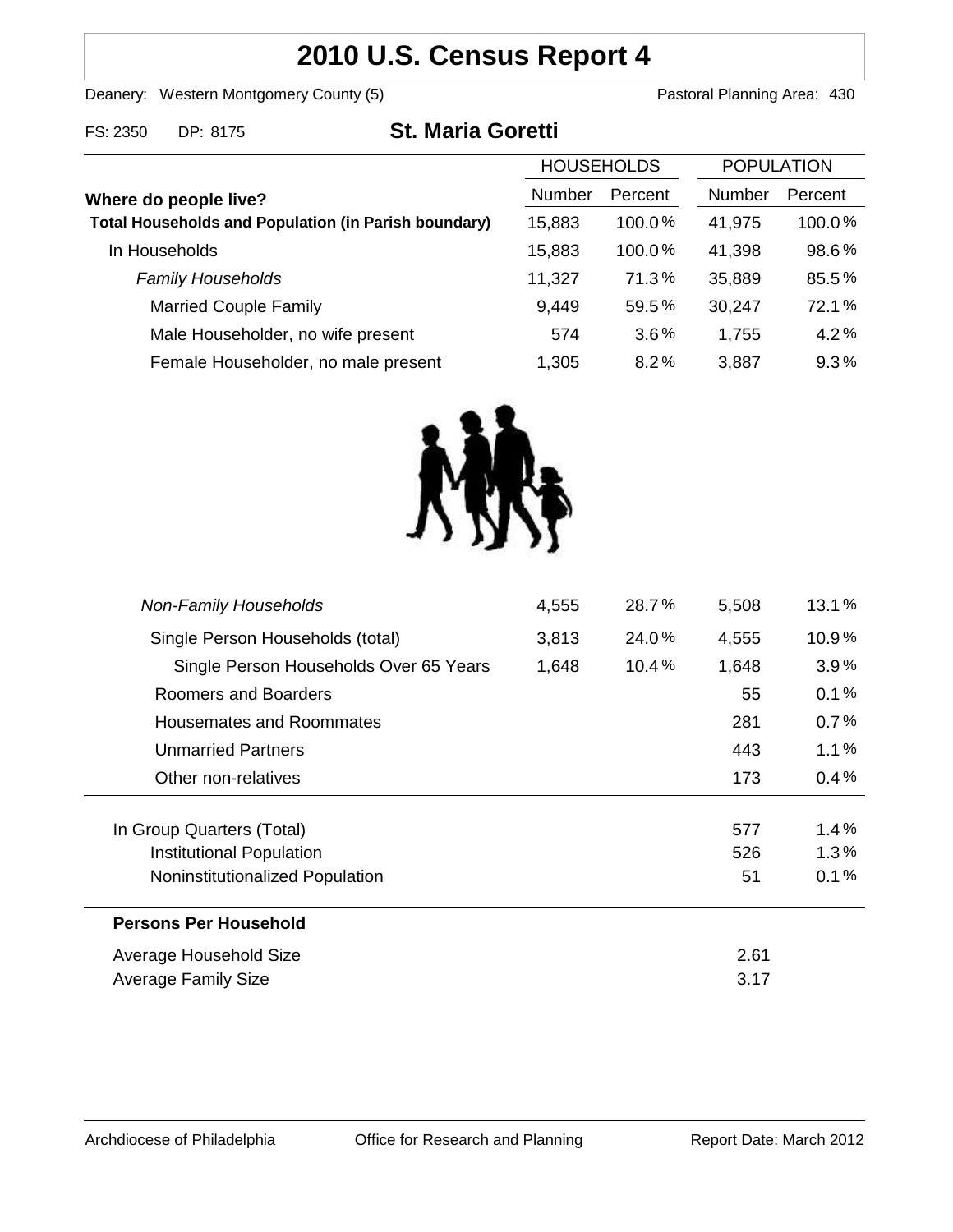# **2010 U.S. Census Report 4**

Deanery: Western Montgomery County (5) Deanery: Western Montgomery County (5)

FS: 2350 DP: 8175 **St. Maria Goretti**

|                                                      | <b>POPULATION</b> |                |
|------------------------------------------------------|-------------------|----------------|
| Where do Children - Under Age 18 Live?               | Number            | Percent        |
| Total Children - Under Age 18 (in Parish boundary)   | 9,725             | 100.0%         |
| In Households                                        | 9,709             | 99.8%          |
| Householder or spouse is under 18                    | $\overline{2}$    | 0.0%           |
| With Related:                                        |                   |                |
| Married-Couple Family                                | 7,508             | 77.2%          |
| Male Householder, No Wife Present                    | 401               | 4.1%           |
| Female Householder, No Husband Present               | 1,089             | 11.2%          |
| <b>Other Related Householder</b>                     | 127               | 1.3%           |
| <b>With Non-Relatives</b>                            | 128               | 1.3%           |
| Grandparent Householder                              | 454               | 4.7%           |
| In Group Quarters                                    | 16                | 0.2%           |
| Institutionalized population                         | 11                | 0.1%           |
| Noninstitutionalized population                      | 5                 | 0.1%           |
| Where do Adults - Age 65 and Older - Live?           |                   |                |
| Total Adults - Age 65 and Older (in Parish boundary) | 6,795             | 100.0%         |
| In Households                                        | 6,284             | 92.5%          |
| Family Households:                                   | 4,506             | 66.3%          |
| Is Householder or Spouse                             | 3,994             | 58.8%          |
| With Other Relative Householder                      | 81                | 1.2%           |
| With Non-Related Householder                         | 16                | 0.2%           |
| is Parent                                            | 279               | 4.1%           |
| is Parent-in-Law                                     | 136               | 2.0%           |
| In Non-family Households:                            | 1,778             | 26.2%          |
| Male Living Alone                                    | 383               | $5.6\%$        |
| Male not Living Alone                                | 37                | $0.5\%$        |
| Female Living Alone                                  | 1,265             | 18.6%          |
| Female not Living Alone                              | 29                | 0.4%           |
| Other                                                | 63                | 0.9%           |
| In Group Quarters                                    | 511               | 7.5%           |
| Institutionalized population                         | 508               | 7.5%           |
| Noninstitutionalized population                      | 3                 | 0.0%           |
| <b>Housing Units in the Parish boundary</b>          |                   |                |
| <b>Total Housing Units</b>                           | 16,747            | 100.0%         |
| Occupied                                             | 15,883            | 94.8%          |
| Owner-Occupied<br>Renter-Occupied<br>$\bigoplus$     | 11,098<br>4,785   | 66.3%<br>28.6% |
| Vacant                                               | 864               | 5.2%           |

Archdiocese of Philadelphia **Office for Research and Planning** Report Date: March 2012